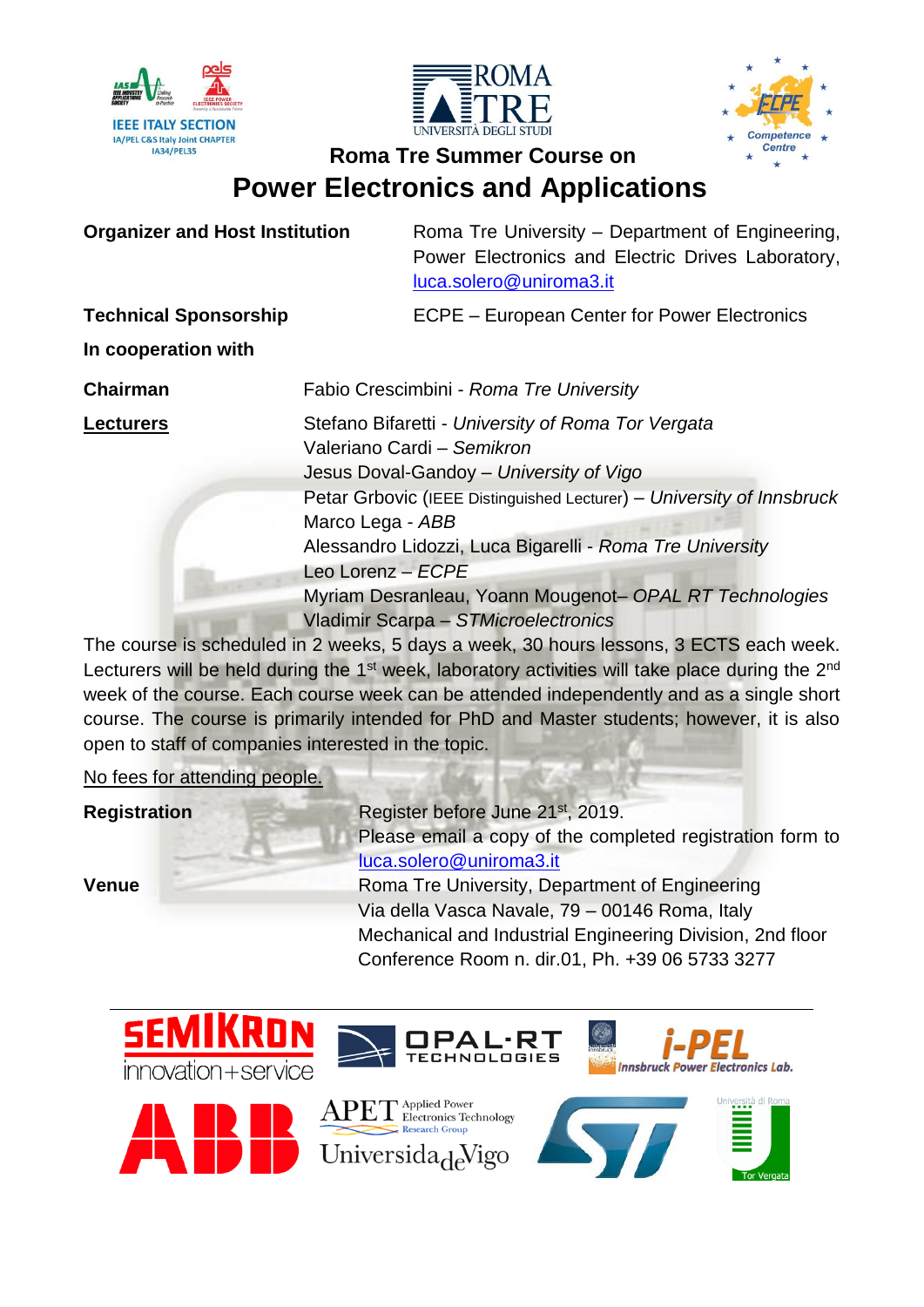





| 2019 Roma Tre Summer Course on Power Electronics and Applications |                                                     |  |  |  |  |  |
|-------------------------------------------------------------------|-----------------------------------------------------|--|--|--|--|--|
| Registration Form (email to luca.solero@uniroma3.it)              |                                                     |  |  |  |  |  |
|                                                                   | Week 1, July 1-5 $\Box$<br>Week 2, July 8-12 $\Box$ |  |  |  |  |  |
| Attendee:                                                         |                                                     |  |  |  |  |  |
|                                                                   | Title, Given Name, Name                             |  |  |  |  |  |
|                                                                   |                                                     |  |  |  |  |  |
|                                                                   | Company, Department                                 |  |  |  |  |  |
|                                                                   |                                                     |  |  |  |  |  |
|                                                                   | <b>Full Address</b>                                 |  |  |  |  |  |
|                                                                   |                                                     |  |  |  |  |  |
|                                                                   | Phone, Fax                                          |  |  |  |  |  |
|                                                                   |                                                     |  |  |  |  |  |
|                                                                   | Email                                               |  |  |  |  |  |
|                                                                   |                                                     |  |  |  |  |  |
|                                                                   | Date, Signature                                     |  |  |  |  |  |

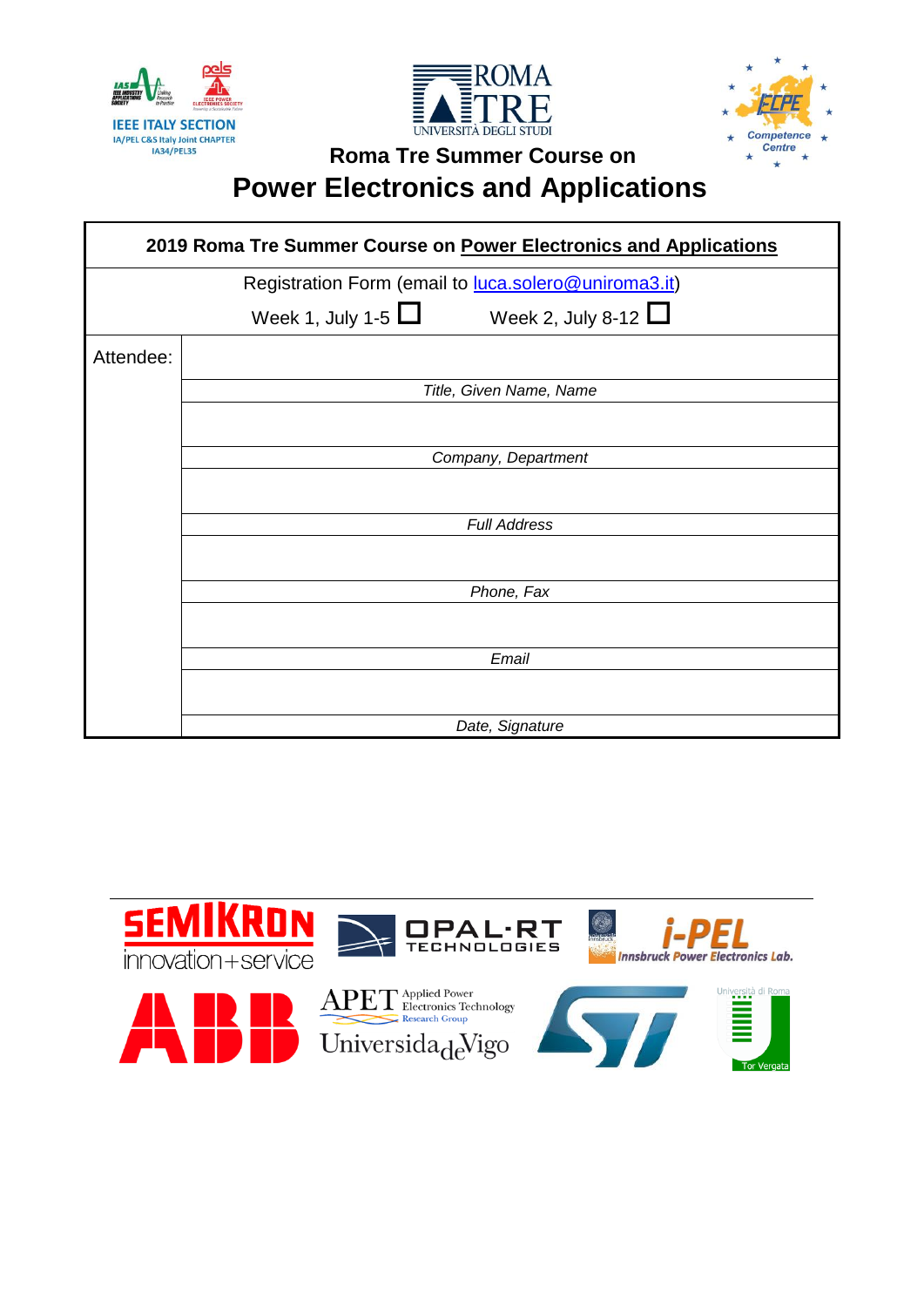





### **Week 1 (3 ECTS) - Power Electronics in E-Mobility Applications**

*Monday, July 1 st*

| 10.15-10.30       | Welcome, Introduction                                                                                               | F. Crescimbini |  |  |
|-------------------|---------------------------------------------------------------------------------------------------------------------|----------------|--|--|
| 10.30-12.45       | DC Chargers for Electrical Vehicles today and tomorrow: concepts,<br>topologies and semiconductor devices - Part I  | V. Scarpa      |  |  |
| 14.00-15.45       | DC Chargers for Electrical Vehicles today and tomorrow: concepts,<br>topologies and semiconductor devices - Part II | V. Scarpa      |  |  |
| 16.00-17.45       | Design of Power Modules                                                                                             | V. Cardi       |  |  |
| Tuesday, July 2nd |                                                                                                                     |                |  |  |

| 09.15-11.00 | OPAL-RT solutions for power electronics real-time simulation on NI | M. Desranleau |
|-------------|--------------------------------------------------------------------|---------------|
| 11.15-13.00 | chassis                                                            | Y. Mougenot   |
| 13.45-18.00 | Tour at Semikron Italy Factory                                     | V. Cardi      |

| 09.15-11.00 | High Power Fast DC Charging System for EVs - Part I                                     | M. Lega             |
|-------------|-----------------------------------------------------------------------------------------|---------------------|
| 11.15-13.00 | High Power Fast DC Charging System for EVs - Part II                                    | M. Lega             |
| 14.00-15.45 | AC Current Control of Grid-Tied Converters - Part I                                     | J. Doval-<br>Gandoy |
| 16.00-17.45 | Development Trend of Si and WB Devices – What is required by the<br>Application, Part I | L. Lorenz           |

| 09.15-11.00      | AC Current Control of Grid-Tied Converters - Part II                                                                                  | J. Doval-<br>Gandoy        |  |  |
|------------------|---------------------------------------------------------------------------------------------------------------------------------------|----------------------------|--|--|
| 11.15-13.00      | Development Trend of Si and WB Devices – What is required by the<br>Application, Part II                                              | L. Lorenz                  |  |  |
| 14.00-15.45      | Power Converters and Chargers for e-mobility Applications                                                                             | P. Grbovic                 |  |  |
| 16.00-17.45      | High Performances Phase and Frequency Estimation Techniques for<br>Grid-Connected Converters: from theory to practical implementation | S. Bifaretti<br>A. Lidozzi |  |  |
| Friday, July 5th |                                                                                                                                       |                            |  |  |
| 09.15-11.00      | Partial Power Processing Converters - A Way to go Beyond The Limits                                                                   | P. Grbovic                 |  |  |